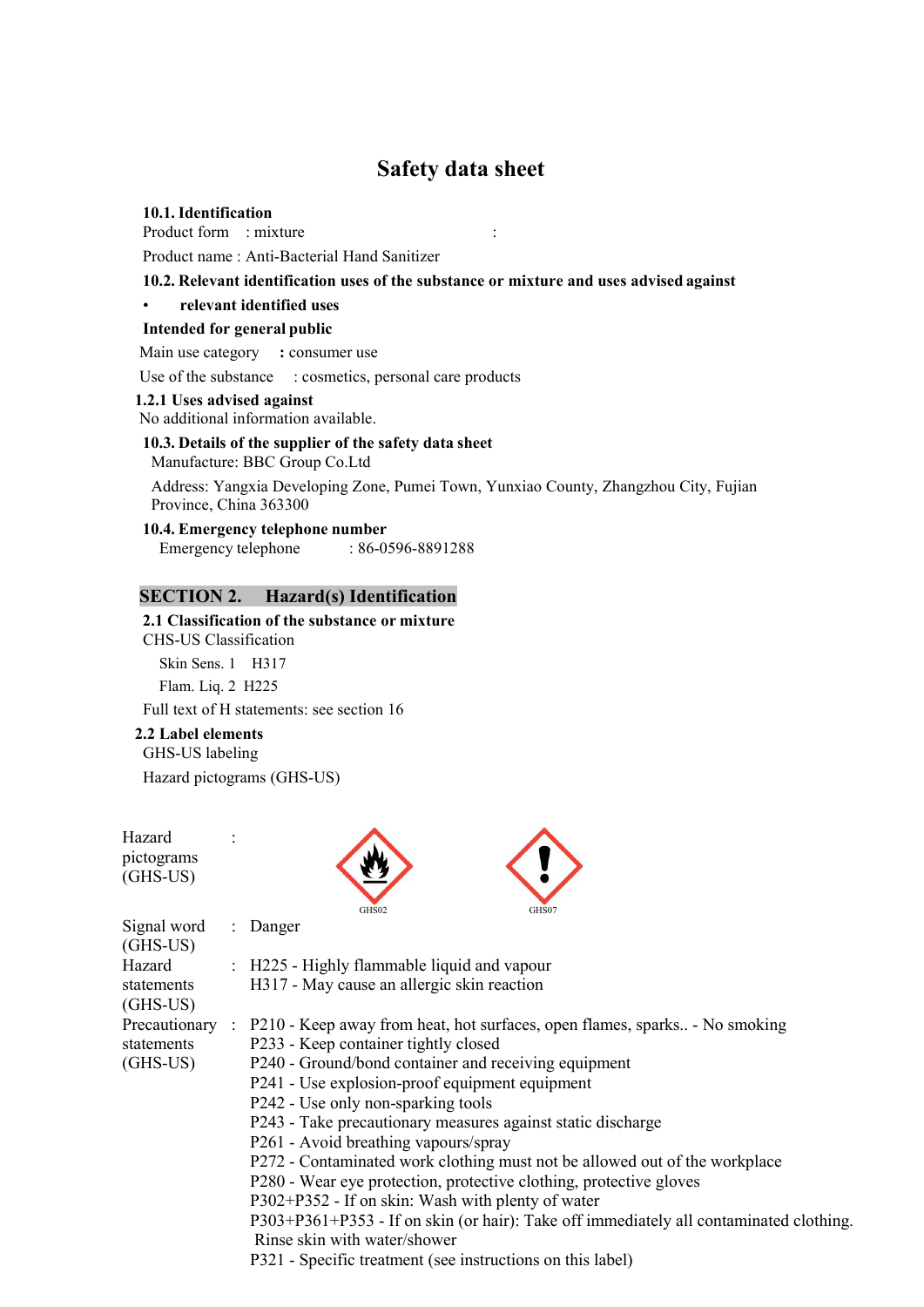P333+P313 - If skin irritation or rash occurs: Get medical advice/attention

P362+P364 - Take off contaminated clothing and wash it before reuse

P370+P378 - In case of fire: Use alcohol resistant foam, carbon dioxide (CO2), dry extinguishing to extinguish

P403+P235 - Store in a well-ventilated place. Keep cool

P501 - Dispose of contents/container to comply with applicable local, national and international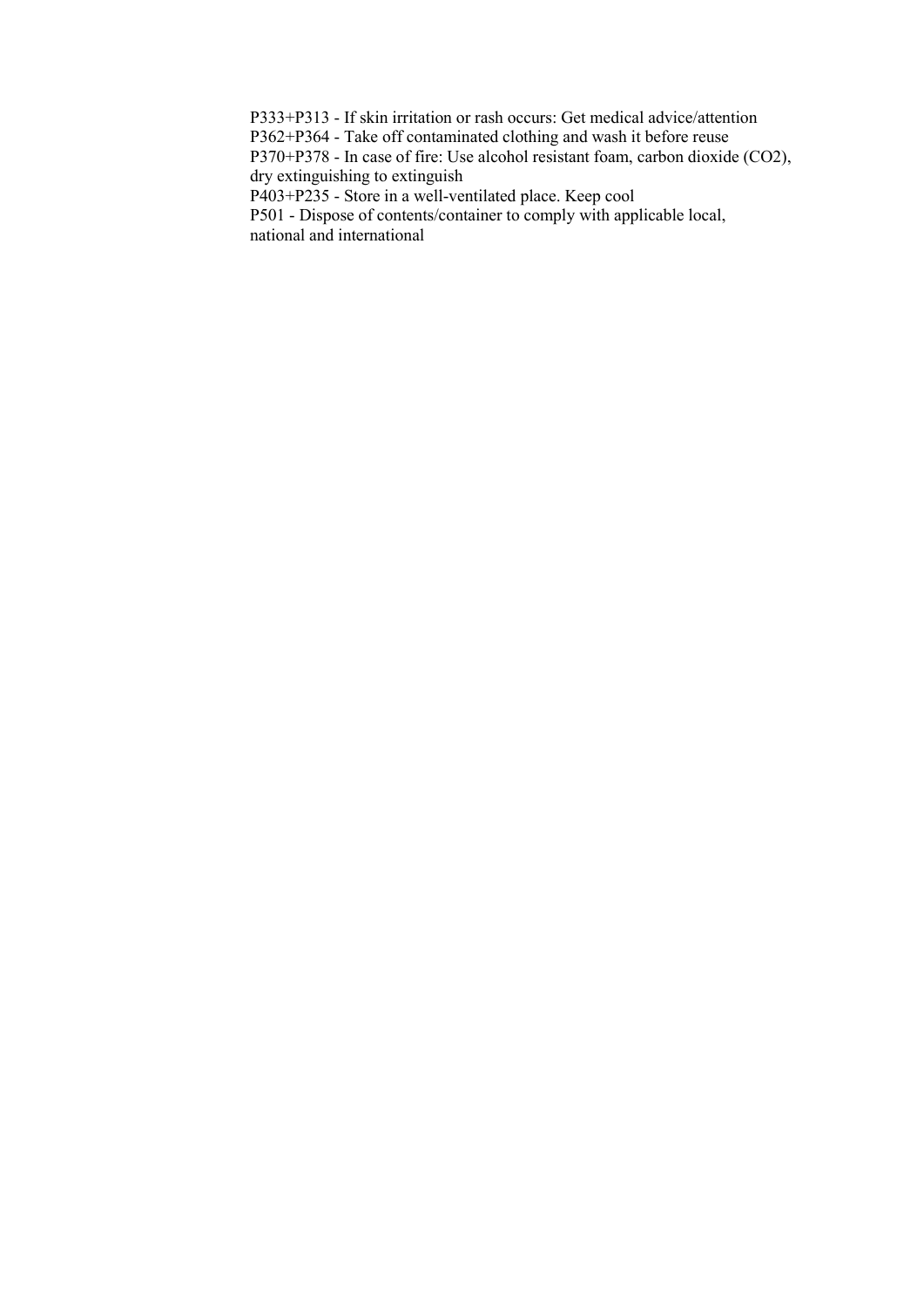# **2.3 Other hazards**<br> **Example 10**<br> **Example 20**<br> **Example 20**<br> **Example 20**<br> **Example 20**<br> **Example 20**<br> **Example 20**<br> **Example 20**<br> **Example 20**<br> **Example 20**<br> **Example 20**<br> **Example 20**<br> **Example 20**<br> **Example 20**<br> **Exam 2.3 Other hazards**<br>No additional information available<br>2.4 Unknown acute toxicity (GHS US)<br>Not applicable<br>**SECTION 3: Composition/informa**<br>3.1. Substance<br>Not applicable

# 2.3 Other hazards<br>No additional information available<br>2.4 Unknown acute toxicity (GHS US)<br>Not applicable<br>SECTION 3: Composition/information on ingredients **2.3 Other hazards**<br>No additional information available<br>2.4 Unknown acute toxicity (GHS US)<br>Not applicable<br>**SECTION 3: Composition/information on ingredients**<br>3.1. Substance

| 2.3 Other hazards                |                                                                                            |                |                                                   |
|----------------------------------|--------------------------------------------------------------------------------------------|----------------|---------------------------------------------------|
|                                  | No additional information available                                                        |                |                                                   |
| Not applicable                   | 2.4 Unknown acute toxicity (GHS US)                                                        |                |                                                   |
|                                  | <b>SECTION 3: Composition/information on ingredients</b>                                   |                |                                                   |
| 3.1. Substance<br>Not applicable |                                                                                            |                |                                                   |
| 3.2. Mixture                     |                                                                                            |                |                                                   |
| CAS#                             | <b>INGREDIENTS</b>                                                                         |                | WEIGHT %                                          |
| 64-17-5                          | Alcohol Denat.                                                                             |                | 62.000000                                         |
| 7732-18-5                        | Water/Aqua/Eau                                                                             |                | 37.074000                                         |
| 61788-85-0                       | PEG-40 Hydrogenated Castor Oil                                                             |                | 0.400000                                          |
| N/A                              | Fragrance/Parfum                                                                           |                | 0.300000                                          |
| 176429-87-1                      | Acrylates/C10-30 Alkyl Acrylate Crosspolymer                                               |                | 0.200000                                          |
| 1310-73-2                        | Sodium Hydroxide                                                                           | 0.0160000      |                                                   |
| 3734-33-6                        | Denatonium Benzoate                                                                        |                | 0.0100000                                         |
|                                  |                                                                                            |                |                                                   |
|                                  | Full text of H-statements: see section 16<br><b>SECTION 4: First aid measures</b>          |                |                                                   |
|                                  | 4.1. Description of first aid measures                                                     |                |                                                   |
|                                  | First-aid measures after inhalation                                                        | for breathing. | : Remove person to fresh air and keep comfortable |
|                                  | First-aid measures after skin contact<br>: Wash skin with plenty of water.                 |                |                                                   |
|                                  | First-aid measures after eye contact<br>: Rinse cautiously with water for several minutes. |                |                                                   |

| N/H                                                      | riagiance/ranum                                            |                                                                                 | υ.ουυυυ                                                |  |
|----------------------------------------------------------|------------------------------------------------------------|---------------------------------------------------------------------------------|--------------------------------------------------------|--|
| 176429-87-1                                              |                                                            | Acrylates/C10-30 Alkyl Acrylate Crosspolymer                                    | 0.200000                                               |  |
| 1310-73-2                                                | Sodium Hydroxide                                           |                                                                                 | 0.0160000                                              |  |
| 3734-33-6                                                | Denatonium Benzoate                                        |                                                                                 | 0.0100000                                              |  |
|                                                          |                                                            |                                                                                 |                                                        |  |
|                                                          | Full text of H-statements: see section 16                  |                                                                                 |                                                        |  |
|                                                          | <b>SECTION 4: First aid measures</b>                       |                                                                                 |                                                        |  |
|                                                          | 4.1. Description of first aid measures                     |                                                                                 |                                                        |  |
|                                                          | First-aid measures after inhalation                        |                                                                                 | : Remove person to fresh air and keep comfortable      |  |
|                                                          |                                                            | for breathing.                                                                  |                                                        |  |
|                                                          | First-aid measures after skin contact                      | : Wash skin with plenty of water.                                               |                                                        |  |
|                                                          | First-aid measures after eye contact                       |                                                                                 | : Rinse cautiously with water for several minutes.     |  |
|                                                          |                                                            |                                                                                 | Remove contact lenses, if present and easy to do.      |  |
|                                                          |                                                            |                                                                                 | Continue rinsing. Call a physician immediately.        |  |
| First-aid measures after ingestion                       |                                                            | 4.2. Most important symptoms and effects, both acute and delayed                | : Call a poison center or a doctor if you feel unwell. |  |
|                                                          | Symptoms/injuries after inhalation                         | : None under normal use. May cause slight imitation.                            |                                                        |  |
|                                                          | Symptoms/injuries after skin contact                       | : None under normal use. May cause slight imitation.                            |                                                        |  |
|                                                          | Symptoms/injuries after eye contact                        | : Serious damage to eyes.                                                       |                                                        |  |
|                                                          | Symptoms/injuries after ingestion                          | : None under normal use. May cause slight imitation.                            |                                                        |  |
| Treat symptomatically.                                   |                                                            | 4.3. Indication of any immediate medical attention and special treatment needed |                                                        |  |
|                                                          | <b>SECTION 5: Firefighting measures</b>                    |                                                                                 |                                                        |  |
| 5.1. Extinguishing media<br>Suitable extinguishing media |                                                            |                                                                                 | : Use extinguishing media appropriate for              |  |
|                                                          |                                                            |                                                                                 |                                                        |  |
|                                                          |                                                            | 3<br>surrounding fire.                                                          |                                                        |  |
|                                                          | 5.2. Special hazards arising from the substance or mixture |                                                                                 |                                                        |  |
| Fire hazard                                              |                                                            | : Flammable.                                                                    |                                                        |  |
| Explosion hazard                                         |                                                            | : Product is not explosive.                                                     |                                                        |  |
| Reactivity                                               |                                                            |                                                                                 | : The product is non-reactive under normal             |  |
|                                                          |                                                            |                                                                                 | conditions of use, storage and transport.              |  |
|                                                          | 5.3. Advice for firefighters                               |                                                                                 |                                                        |  |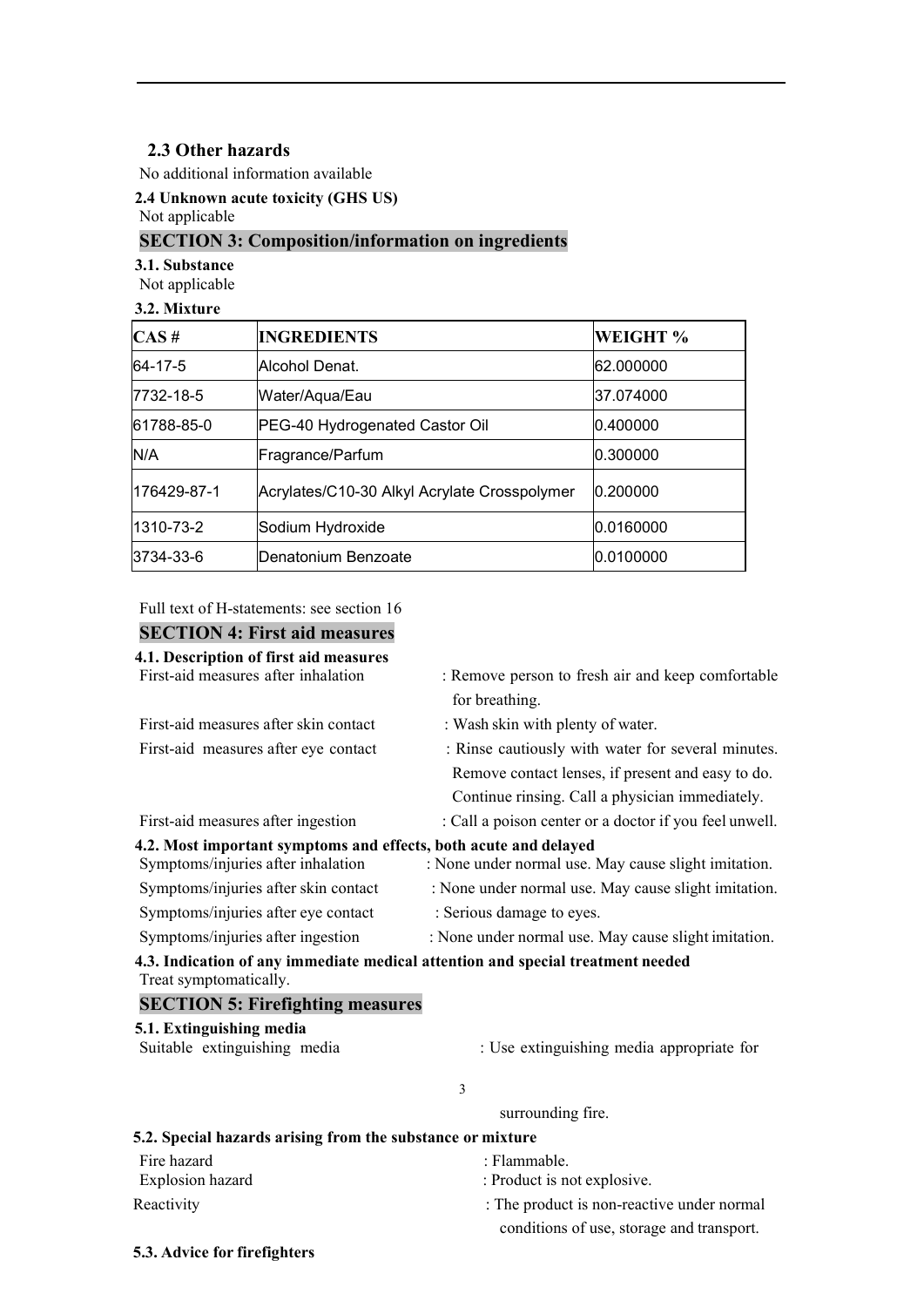Precautionary measure fire : stop leak if safe to do so.<br>Firefighting instructions : Exercise caution when fighting any chemical fire. Protection during firefighting  $\cdot$  Do not attempt to take action without suitable equipment. Self-contained breathing apparatus. Complete protective clothing. **SECTION 6**:**Accidental release measures 6.1. Personal precautions, protective equipment and emergency procedures 6.1.1. For non-emergency personnel**

| :Wear suitable gloves and eye/face protection. Emergency                                                                        |  |  |  |
|---------------------------------------------------------------------------------------------------------------------------------|--|--|--|
| :Ventilate spillage area. Avoid contact with skin and eyes.                                                                     |  |  |  |
| 6.1.2. For emergency responders                                                                                                 |  |  |  |
| :Do not attempt to take action without suitable protective<br>equipment. For further information refer to section 8 : "Exposure |  |  |  |
| controls/personal protection".                                                                                                  |  |  |  |
| :Ventilate area. Stop leak if safe to do so.                                                                                    |  |  |  |
|                                                                                                                                 |  |  |  |
| Avoid release to the environment.                                                                                               |  |  |  |
| 6.3. Methods and material for containment and cleaning up                                                                       |  |  |  |
| :Collect spillage<br>:Take up liquid spill into absorbent material                                                              |  |  |  |
| :Dispose of materials or solid residues at an authorized site                                                                   |  |  |  |
|                                                                                                                                 |  |  |  |
| For further information refer to section 8: " Exposure controls/personal " . For further information                            |  |  |  |
|                                                                                                                                 |  |  |  |
| <b>SECTION 7: Handing and storage</b>                                                                                           |  |  |  |
| 7.1. Precautions for safe handing                                                                                               |  |  |  |
| :Ensure good ventilation of the work station. Avoid                                                                             |  |  |  |
| contact with skin and eyes. Wear personal protective                                                                            |  |  |  |
| equipment.                                                                                                                      |  |  |  |
| :Do not eat, drink or smoke when using this product.<br>Always wash hands after handing the product.                            |  |  |  |
| 7.2. Conditions for safe storage, including any incompatibilities                                                               |  |  |  |
| : Ensure adequate ventilation.                                                                                                  |  |  |  |
| :Store in a well-ventilated place. Keep cool.                                                                                   |  |  |  |
| :Strong bases. Strong acids. Oxidizing agent.                                                                                   |  |  |  |
|                                                                                                                                 |  |  |  |

## **SECTION 8: Exposure controls/personal protection**

### **8.1. Control parameters**

No additional information available

### **8.2. Exposure controls**

Personal protective equipment : Safety glasses.

- Appropriate engineering controls : Ensure good ventilation of the work station.
	-

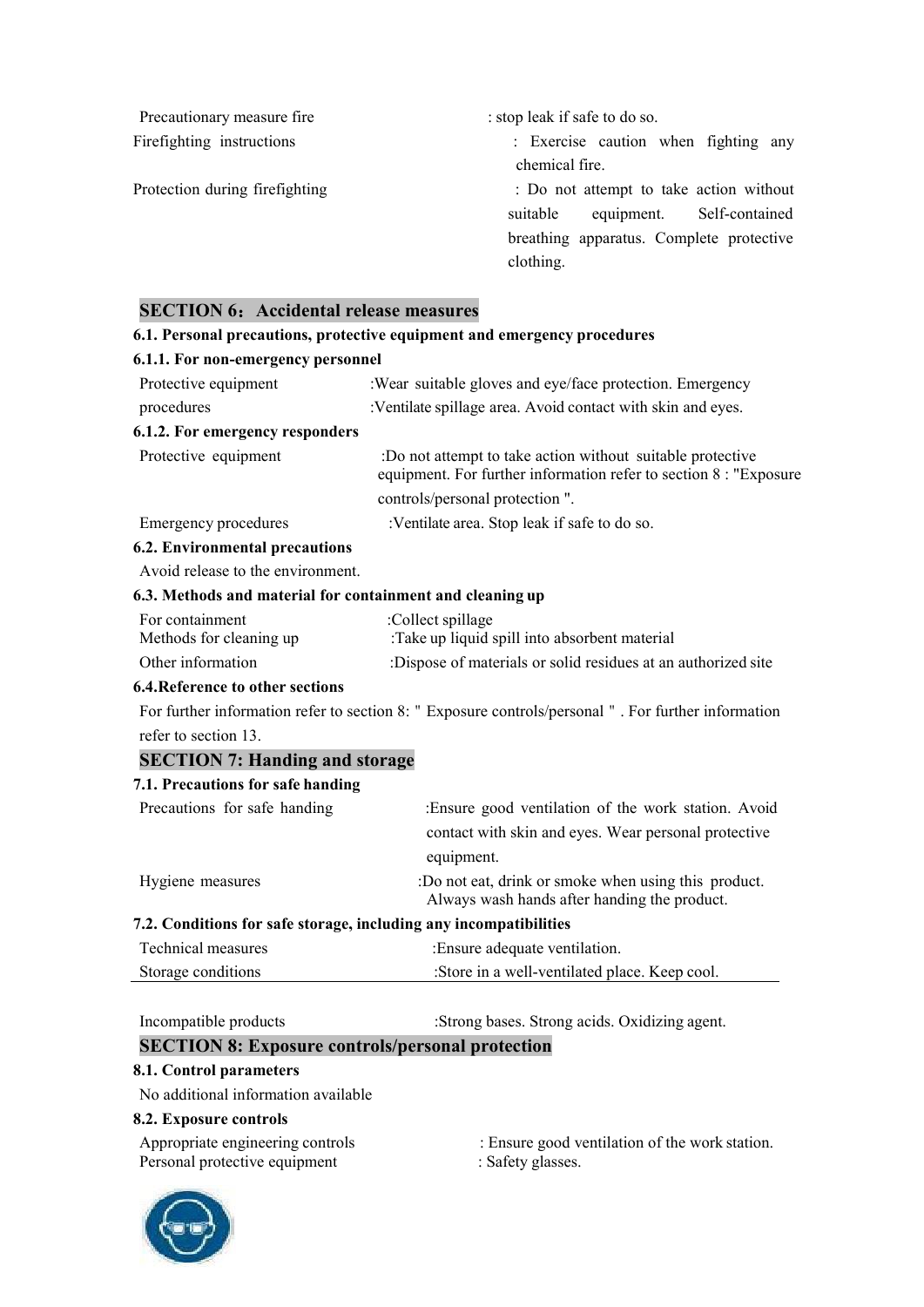Hand protection : Protective gloves. Eye protection : Safety glasses. Skin and body protection : Wear suitable protective clothing. Respiratory protection: In case of insufficient ventilation, wear suitable respiratory equipment.

Environmental exposure controls : Avoid release to the environment.

# **SECTION 9: Physical and chemical properties**

| 9.1. Information on basic physical and chemical properties |                                                             |  |
|------------------------------------------------------------|-------------------------------------------------------------|--|
| Physical state<br>Appearance                               | : Transparent liquid<br>: Viscous liquid.                   |  |
| Color<br>Odor<br>Odor threshold                            | : Transparent<br>: No data available<br>: No data available |  |
| PH.<br>Melting point                                       | $: 6.5 - 7.5$<br>: Not applicable                           |  |
| Freezing point<br>Boiling point                            | : No data available<br>: $>35^{\circ}$ C                    |  |
| Flash point<br>Relative evaporation rate (butyl acetate=1) | $\therefore$ <23 °C<br>: No data available                  |  |
| Flammability (solid, gas)                                  | : No data available                                         |  |
| <b>Explosive limits</b>                                    | : No data available                                         |  |
| Explosive properties                                       | : No data available                                         |  |

Oxidizing properties : No data available Vapor pressure : No data available : No data available Relative density  $\cdot$  No data available

Relative vapor density at 20℃ : No data available

Log Pow : No data available Auto-ignition temperature : No data available

Decomposition temperature : No data available

Density  $: 0.88 \text{ g/c } \text{m}^3$ 

Solubility : Solubility in water of Complete

- 
- 
- 
- Viscosity : 3000 mPa.s
- Viscosity, kinematic : No data available : No data available
- Viscosity, dynamic : No data available : No data available

### **9.2 Other information**

No additional information available

## **SECTION 10: Stability and reactivity**

# **10.1 Reactivity**

The product is non-reactive under normal conditions of use, storage and transport.

### **10.2** Chemical stability

Stable under normal conditions.

### **10.3 Possibility of hazardous reactions**

No dangerous recommended known under normal conditions of use.

### **10.4 Conditions to avoid**

None under recommended storage and handing conditions (see section 7).

## **10.5 Incompatible materials**

Strong oxidizing agents. Strong bases. Strong acids.

# **10.6 Hazardous decomposition productions**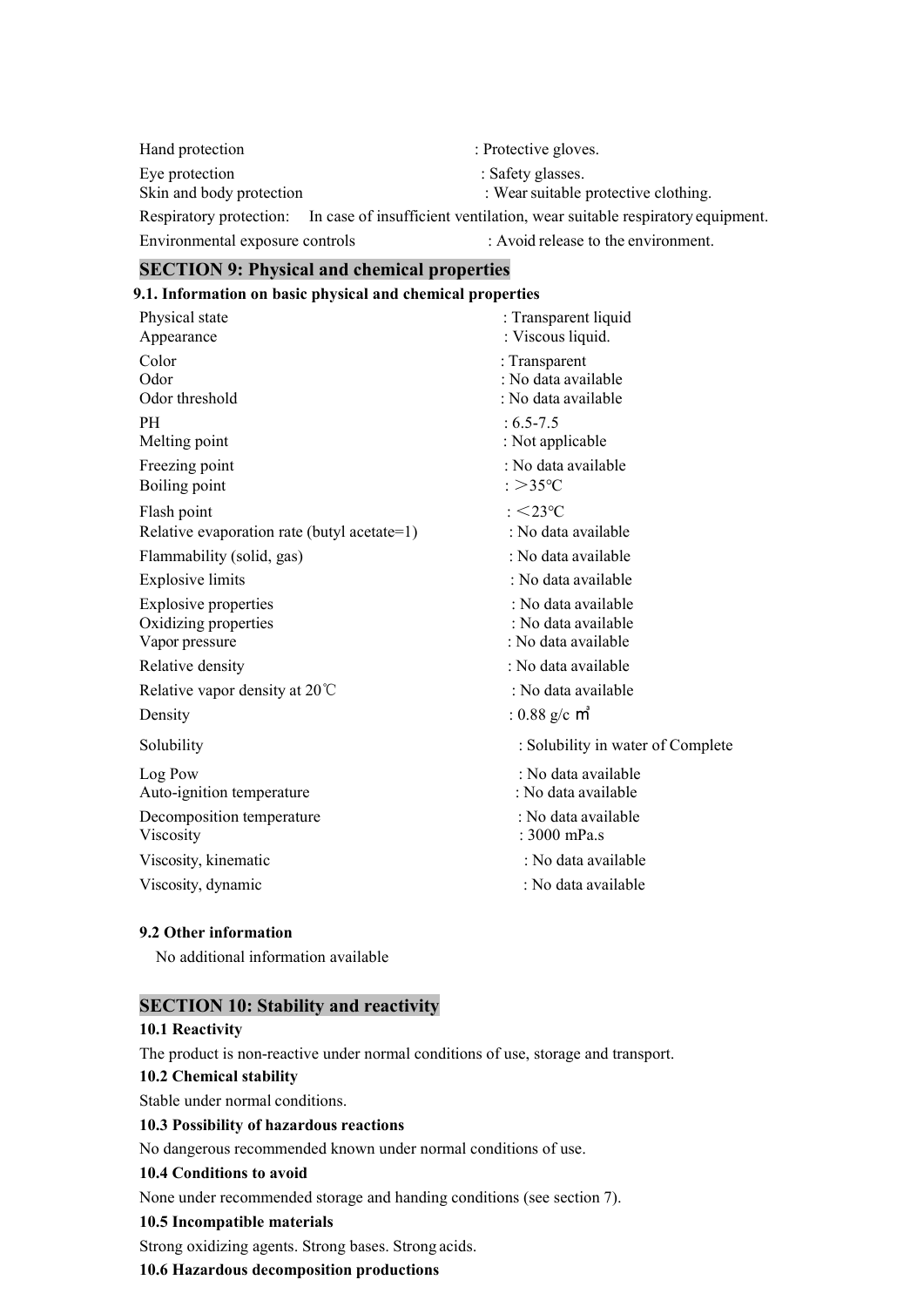Under normal conditions of storage and use, hazardous decomposition products should not be produced.

# **SECTION 11: Toxicological information**

### **11.1.information on toxicological effects**

| Acute toxicity                                   | : Not classified             |
|--------------------------------------------------|------------------------------|
| Skin corrosion/irritation                        | : Not classified             |
| Serious eye damage/irritation                    | : Causes serious eye damage. |
| Respiratory or skin sensitization                | : Not classified             |
| Germ cell mutagenicity                           | : Not classified             |
| Carcinogenicity                                  | : Not classified             |
| Reproductive toxicity                            | : Not classified             |
| Specific target organ toxicity (single exposure) | : Not classified             |

# **SECTION 12: Ecological information**

## **12.1 toxicity**

Ecology –general :The product is not considered harmful to aquatic organisms or to cause longterm adverse effects in the environment.

### **12.2 Persistence and degradability**

No additional information available

### **12.3 bioaccumulative potential**

No additional information available

### **12.4 mobility in soil**

No additional information available

### **12.5 Other adverse effects**

Effect on the global warming : No knows ecological damage caused by this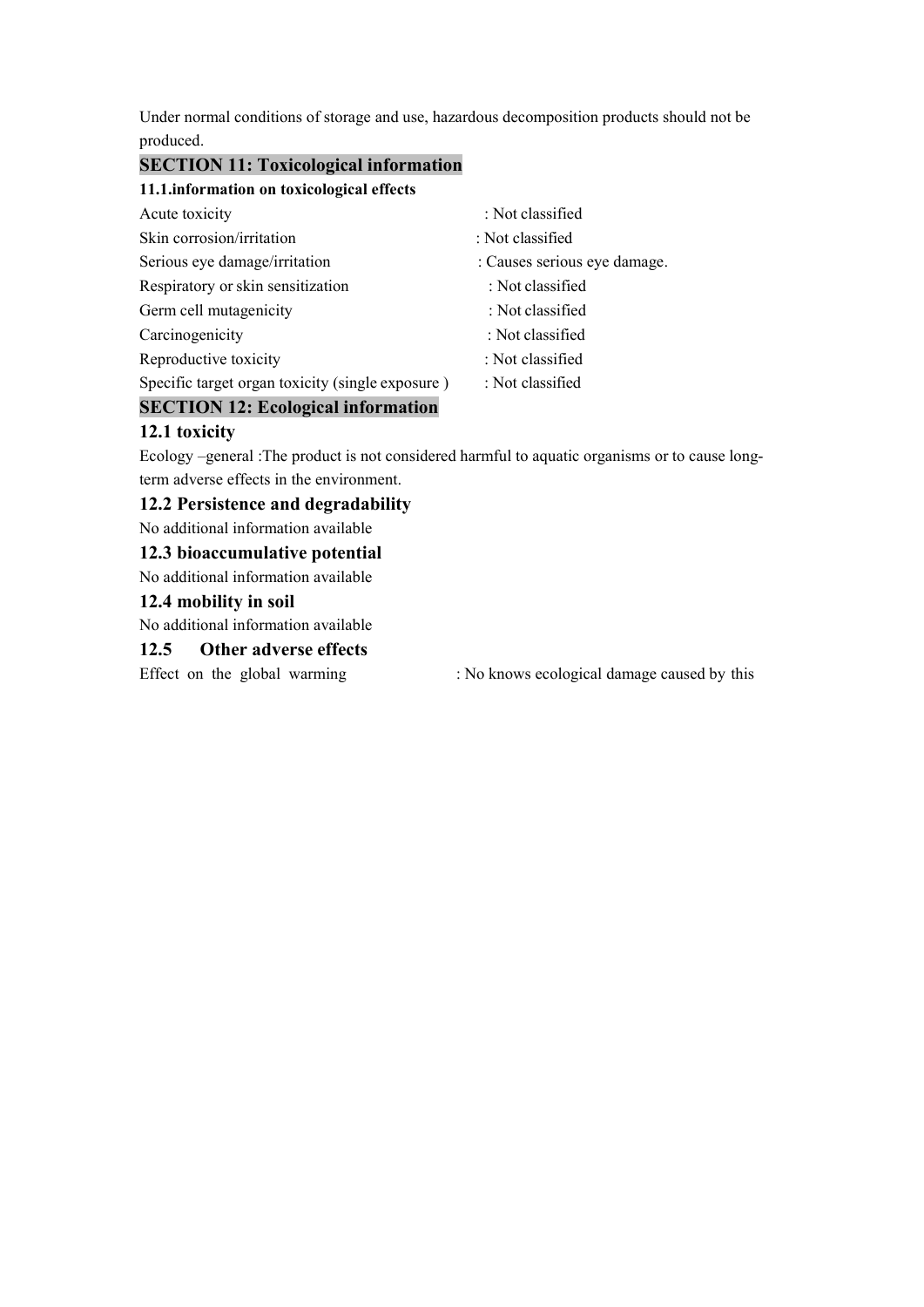### product

| product                        |              |                                             |                                |                                                    |
|--------------------------------|--------------|---------------------------------------------|--------------------------------|----------------------------------------------------|
|                                |              | <b>SECTION 13 : Disposal considerations</b> |                                |                                                    |
| 13.1.                          |              | <b>Waste treatment methods</b>              |                                |                                                    |
| Waste treatment methods        |              |                                             |                                | : Dispose of contents/container in accordance with |
|                                |              |                                             |                                | licensed collector' sorting instructions.          |
| Waste disposal recommendations |              |                                             |                                | : Avoid release to the environment.                |
|                                |              |                                             |                                |                                                    |
|                                |              | <b>SECTION 14: Transport information</b>    |                                |                                                    |
|                                |              |                                             |                                |                                                    |
|                                | <b>CLASS</b> | UN/ID<br><b>NUMBER</b>                      | <b>PACKING</b><br><b>GROUP</b> | <b>SUBSIDIARY</b><br><b>RISKS</b>                  |
| ID/ADR :                       | 3            | 1170                                        | $\mathbf{I}$                   |                                                    |
| thanol Solutions               |              |                                             |                                |                                                    |
| MDG                            | 3            | 1170                                        | $\mathbf{I}$                   |                                                    |
| thanol Solutions               |              |                                             |                                |                                                    |

| SECTION 15 : Disposal considerations                |                                |                                     |                                                                                                  |  |
|-----------------------------------------------------|--------------------------------|-------------------------------------|--------------------------------------------------------------------------------------------------|--|
| 13.1.                                               | <b>Waste treatment methods</b> |                                     |                                                                                                  |  |
| Waste treatment methods                             |                                |                                     | : Dispose of contents/container in accordance with                                               |  |
|                                                     |                                |                                     | licensed collector' sorting instructions.                                                        |  |
| Waste disposal recommendations                      |                                | : Avoid release to the environment. |                                                                                                  |  |
| <b>SECTION 14: Transport information</b>            |                                |                                     |                                                                                                  |  |
| <b>CLASS</b>                                        | UN/ID<br><b>NUMBER</b>         | <b>PACKING</b><br><b>GROUP</b>      | <b>SUBSIDIARY</b><br><b>RISKS</b>                                                                |  |
| RID/ADR<br>3<br><b>Ethanol Solutions</b>            | 1170                           | $\mathbf{I}$                        |                                                                                                  |  |
| IMDG<br>3<br><b>Ethanol Solutions</b>               | 1170                           | $\mathbf{I}$                        |                                                                                                  |  |
| ICAO/IATA : 3<br><b>Ethanol Solutions</b>           | 1170                           | $\mathbf{I}$                        |                                                                                                  |  |
| <b>SECTION 15: Regulatory information</b>           |                                |                                     |                                                                                                  |  |
| 15.1. US Federal regulations                        |                                |                                     |                                                                                                  |  |
|                                                     |                                |                                     | All components of this product are listed, or excluded from listing, on the United States        |  |
| <b>Environmental Protection Agency Toxic</b>        |                                |                                     |                                                                                                  |  |
|                                                     |                                |                                     |                                                                                                  |  |
| Substances Control Act (TSCA) inventory except for: |                                |                                     |                                                                                                  |  |
|                                                     |                                |                                     | This product or mixture does not contain a chemicals in excess of the applicable de minims       |  |
|                                                     |                                |                                     | concentration as specified in the 40 CFR $\S 372.38(a)$ subject to the reporting requirements of |  |
|                                                     |                                |                                     | section 313 of Title III of the Superfund Amendments and Reauthorization Act of 1986 and 40      |  |

G : 3 1170 II<br>
mol Solutions<br>
O/IATA : 3 1170 II<br>
mol Solutions<br> **ECTION 15 :Regulatory information**<br> **A.I. US Federal regulations**<br>
All components of this product are listed, or excluded from listing, on the United States FRGITION 15 : The **Example in the 40 CFR**§372.38(a) subject to the reporting requirements of this product are listed, or excluded from listing, on the United States<br>FRISTION 15 : Regulations<br>All components of this product AO/IATA : 3 1170 II<br>
hanol Solutions<br>
SECTION 15 :Regulatory information<br>
15.1. US Federal regulations<br>
All components of this product are listed, or excluded from listing, on the United States<br>
Environmental Protection A **SECTION 15 : Regulatory information**<br> **SECTION 15 : Regulatory information**<br> **15.1. US Federal regulations**<br>
All components of this product are listed, or e:<br>
Environmental Protection Agency Toxic<br>
Substances Control Act hanol Solutions<br> **SECTION 15 : Regulatory information**<br> **15.1. US Federal regulations**<br>
All components of this product are listed, or excluded from listin<br>
Environmental Protection Agency Toxic<br>
Substances Control Act (TSC **15.1. US Federal regulations**<br>
All components of this product are listed, or excluded from list<br>
Environmental Protection Agency Toxic<br>
Substances Control Act (TSCA) inventory except for:<br>
This product or mixture does not Environmental Protection Agency Toxic<br>
Substances Control Act (TSCA) inventory except for:<br>
This product or mixture does not contain a chemicals in exconcentration as specified in the 40 CFR § 372.38(a) subject<br>
section 31 Substances Control Act (TSCA) inventory ex<br>This product or mixture does not contain a<br>concentration as specified in the 40 CFR § 3<br>section 313 of Title III of the Superfund Ame<br>CFR Part 372.<br>**15.2. international regulation** This product or mixture does not contain a chemicals in exconcentration as specified in the 40 CFR  $\S$  372.38(a) subject<br>section 313 of Title III of the Superfund Amendments and Rea<br>CFR Part 372.<br>**15.2. international regu** This product or mixture does not contain a chemicals in<br>concentration as specified in the 40 CFR § 372.38(a) subje<br>section 313 of Title III of the Superfund Amendments and<br>CFR Part 372.<br>**15.2. international regulations**<br>CA

CANADA

EU-Regulations

section 313 of 1tite III of the Superfund Amendments and Reauthorization Act of 1986 and 40<br>CFR Part 372.<br>CANADA<br>CANADA<br>No additional information available<br>EU-Regulations<br>No additional information available<br>National regula CFR Part 3/2.<br> **15.2. international regulations**<br>
CANADA<br>
No additional information available<br>
EU-Regulations<br>
No additional information available<br>
National regulations<br>
No additional information available<br> **15.3. US State**